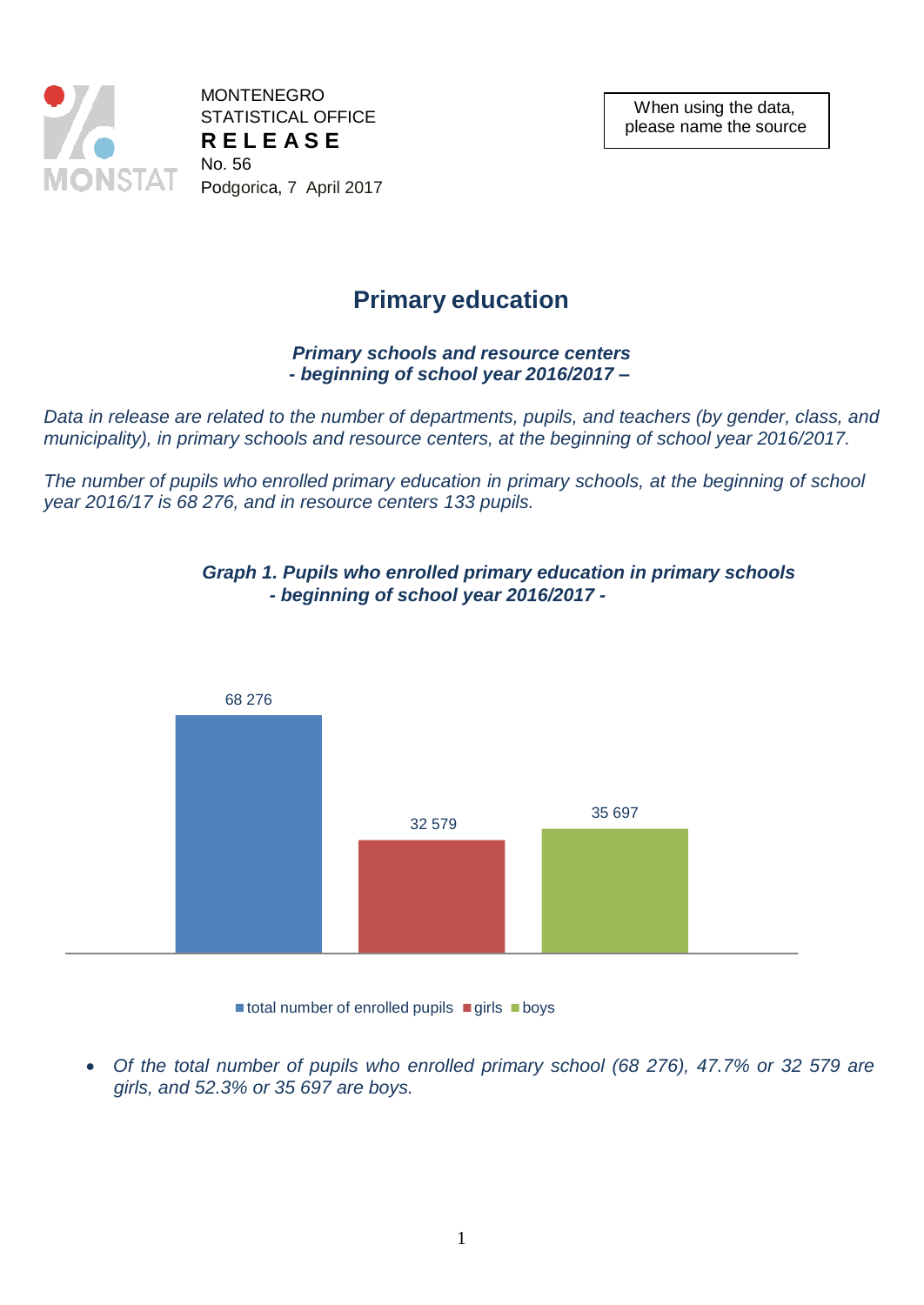

#### *Graph 2. Pupils in primary schools by classes - beginning of school year 2016/2017 -*

- The number of departments in primary schools in Montenegro is 3 463. Ratio of the *departments and pupils in regular primary education is 1:20; and ratio of the number of teachers and pupils 1:14.*
- *The gender structure of teaching staff shows that 77.3% or 3 722 are women, and 22.7% or of 1 092 are men.*
- *The number of pupils enrolled in the I grade is 7 922, 48.3% or 3 824 are girls and 51.7% or 4 098 are boys.*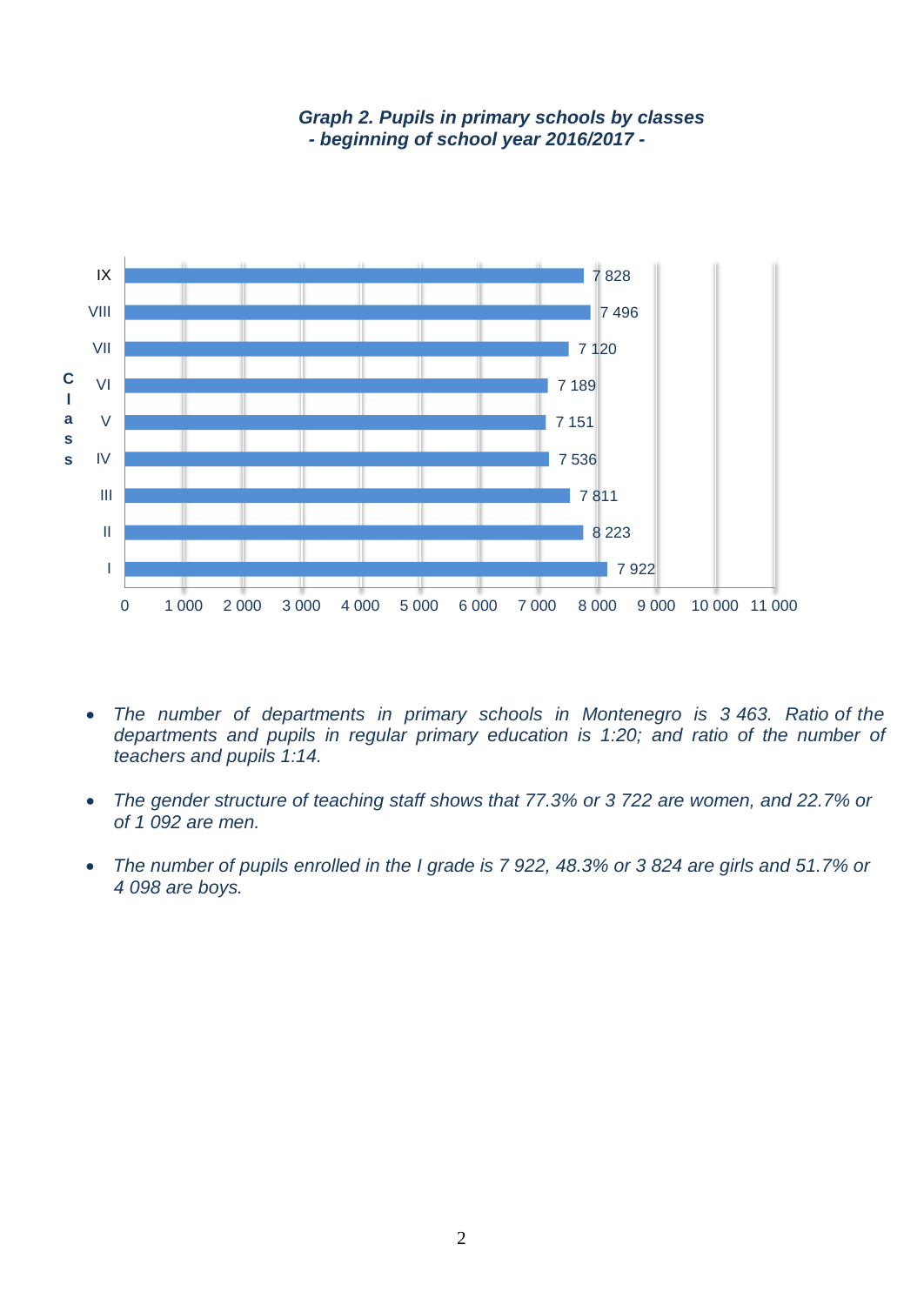# *Graph 3. Pupils in primary schools by gender and municipalities - beginning of school year 2016/2017 -*

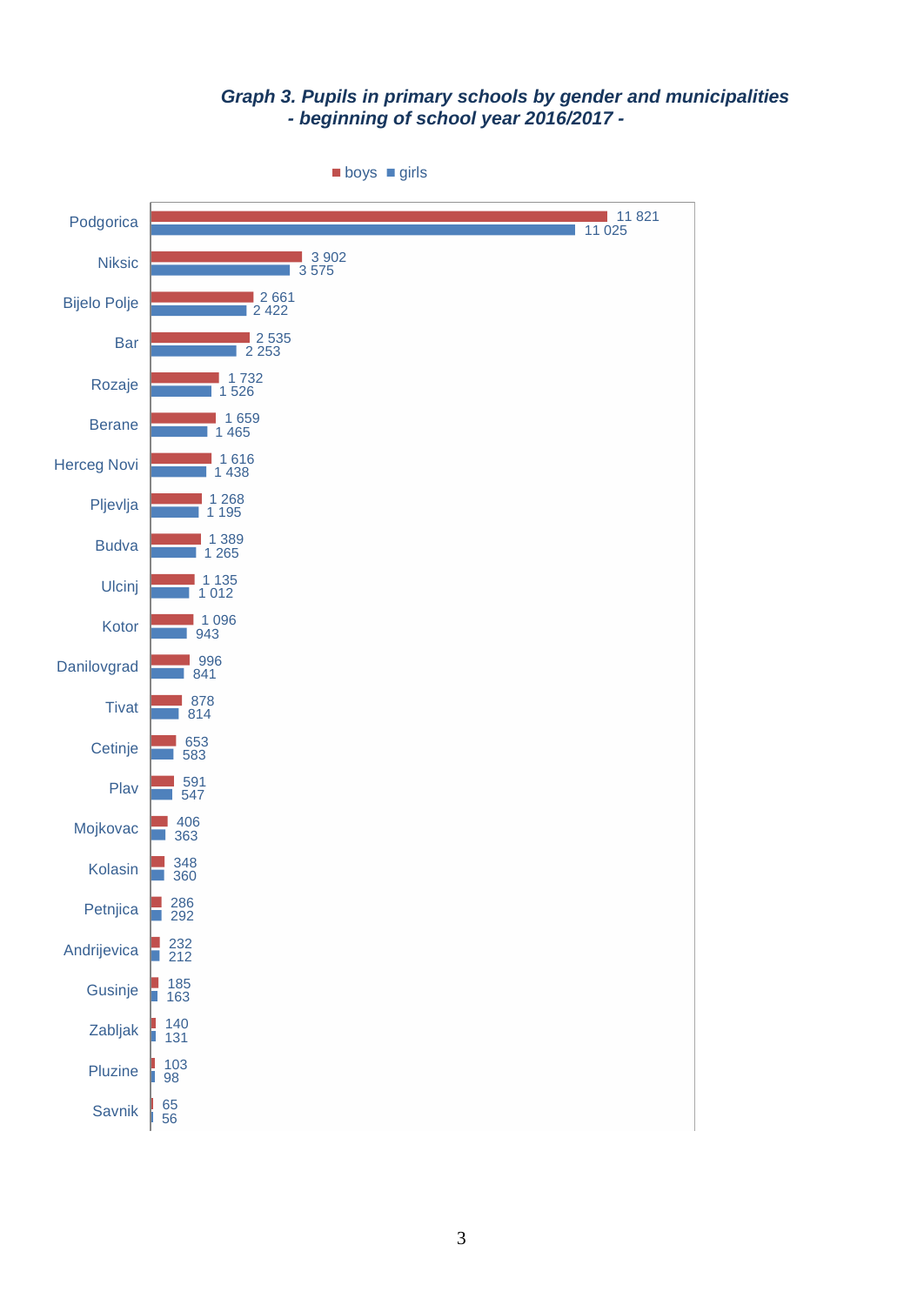*Graph 4. Pupils with special educational needs who enrolled primary education - beginning of school year 2016/2017 -*



 $\blacksquare$  total number of enrolled pupils  $\blacksquare$  girls  $\blacksquare$  boys

- *Primary education pupils with special educational needs (in regular and special departments) and resource centers enrolled 893 pupils. Of that number, the girls are 309 (34.6%), while boys 584 (65.4%).*
- *In regular departments of primary schools in primary education were enrolled 686 pupils with special educational needs, 74 in special departments of primary schools, while 133 primary education enrolled in the resource centers.*